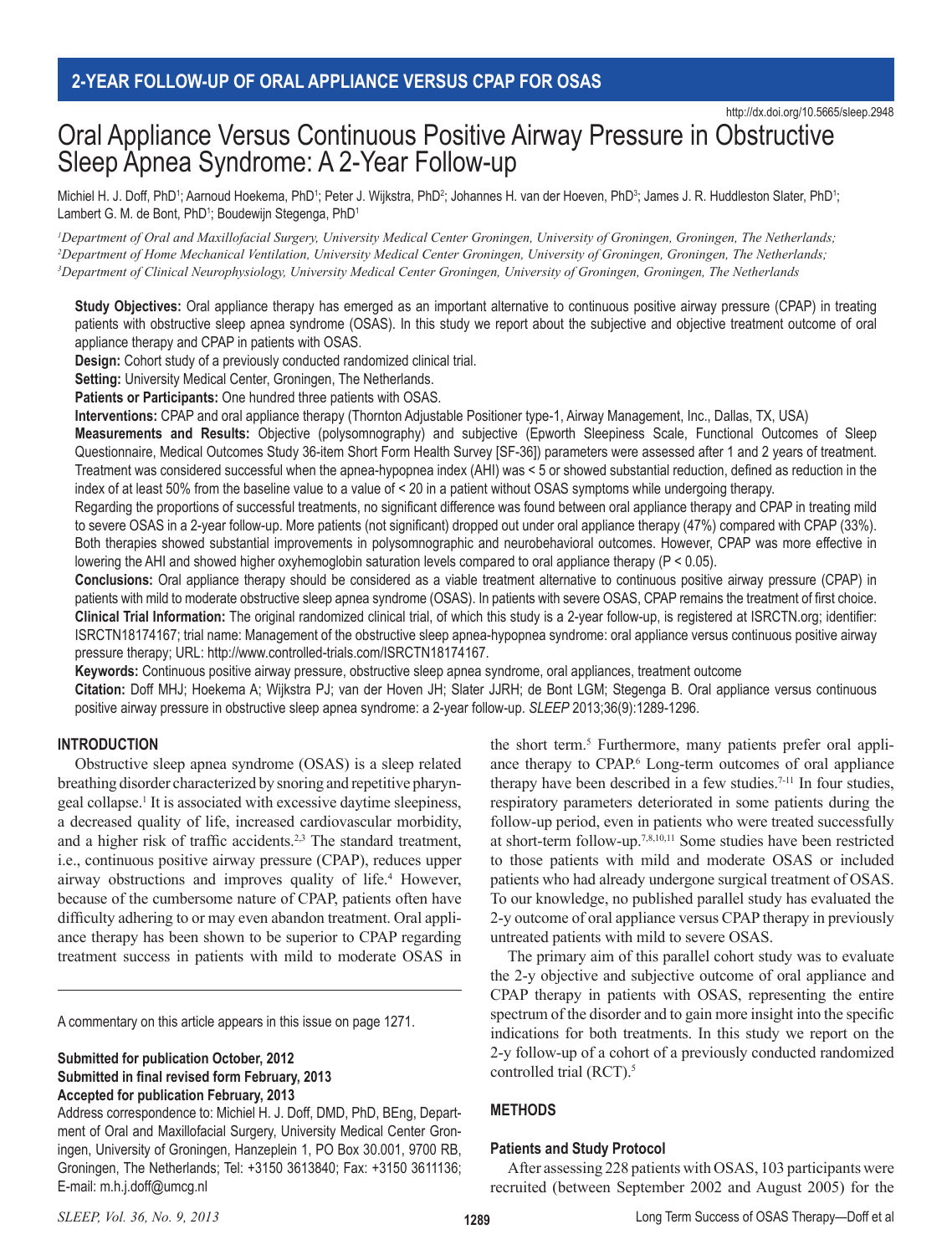previously conducted and reported RCT (ISRCTN18174167)<sup>5</sup> at the Department of Home Mechanical Ventilation of the University Medical Center Groningen, The Netherlands. Individuals older than 20 y who underwent polysomnography were eligible and were selected based on predefned medical, dental, and psychological criteria (supplemental material). This study was approved by the Groningen University Medical Center's ethics committee (METc2002/032). Written informed consent was obtained from all patients before enrollment. Block randomization was used to allocate participants to either oral appliance therapy or CPAP therapy.12 It was not possible to blind patients or clinicians to the treatment assignment. At baseline, each participant underwent a physical examination (supplemental material). Severity of disease was assessed based on the apnea-hypopnea index (AHI), i.e., the mean number of apneas and hypopneas per hour of sleep. Participants were classifed as having nonsevere (AHI 5-30) or severe (AHI  $\geq$  30) OSAS. More detailed information is provided in the supplemental material.

### **Study Design**

For this follow-up study, polysomnographic and subjective evaluations were carried out after 1 y  $(T15)$  and 2 y  $(T27)$  of treatment. Treatment was considered successful when the AHI was < 5 or showed a substantial reduction, defned as a reduction in the index of at least 50% from the baseline value to a value < 20 in a patient without subjective OSAS symptoms while undergoing therapy (no excessive daytime sleepiness or fewer than two subjective OSAS symptoms) (supplemental material). Treatment in participants not meeting these criteria at any follow-up review was considered nonsuccessful. Patients for whom oral appliance or CPAP therapy was successful continued the treatment. If either treatment was not successful at any time during the follow-up period, patients were offered the alternative therapy (CPAP or oral appliance, respectively), which was thereupon titrated in the same fashion as the initial therapy. Patients who discontinued treatment for any reason were considered nonadherent to treatment (worst-case scenario). More detailed information on the results of the 2-mo follow-up (T2) has been published previously.<sup>5</sup>

#### **Interventions**

The oral appliance (Thornton Adjustable Positioner type-1, Airway Management, Inc., Dallas, TX, USA) positioned the patient's mandible in a forward and downward position. This type of oral appliance is also known as a mandibular advancement device. By turning a propulsion screw, which was incorporated anteriorly into the appliance, patients could adjust the mandibular advancement in 0.2-mm increments. When initiating oral appliance therapy (T0), the mandible was set at 50% of the patient's maximal protrusion. After having adapted to this position during a 2-w period, patients were allowed to further adjust the oral appliance during a 6-w period. They were instructed to advance the mandible until symptoms abated or until further advancement caused discomfort. Subsequently, the treatment effect was assessed with a polysomnographic evaluation (T2). If necessary, the adjustment period was extended until the AHI was < 5 or until the adjustments became uncomfortable for the patient. The titration period ended with a fnal polysomnographic evaluation or when the patient discontinued

treatment (e.g., because of poor tolerance). If necessary, the oral appliance was adjusted during the follow-up if OSAS symptoms appeared or when the patient experienced discomfort associated with wearing the oral appliance.

CPAP titration, aimed at abolishing all signs of apneas, hypopneas, and snoring, was performed during an afternoon nap.13

#### **Polysomnography**

Polysomnographic studies (Embla® A10 digital recorder, Medcare, Reykjavik, Iceland) for baseline and all follow-up reviews were conducted while participants slept at home and were evaluated according to standardized criteria (supplemental material). All polysomnographic evaluations were evaluated and scored by the same neurophysiologist (JH), who was unaware of the patient's treatment assignment.

#### **Physical and Neurobehavioral Examinations**

Physical examination at baseline and follow-up reviews included documentation of height, weight, neck circumference, alcohol consumption, tobacco use, and current medications. For the neurobehavioral examinations, patients completed the following questionnaires at all time points: the Epworth Sleepiness Scale (ESS), the Functional Outcomes of Sleep Questionnaire (FOSQ) addressing OSAS-related symptoms,<sup>14,15</sup> and the Medical Outcomes Study 36-Item Short Form Health Survey  $(SF-36)$  evaluating health perceptions<sup>16</sup> (supplemental material). Furthermore, compliance rates were scored at all time points using a questionnaire.

#### **Analysis**

Statistical analyses were performed using the Statistical Package for the Social Sciences (version 16.0, SPSS Inc., Chicago, IL, USA). All continuous baseline variables were normally distributed and their means with standard deviations (SD) are reported. The AHI in the oral appliance and CPAP groups at baseline was normally distributed after logarithmic transformation. Medians and interquartile ranges are reported for variables with a skewed distribution. Details about the sample size calculation regarding the previously conducted  $2$ -mo RCT have previously been described<sup>5</sup> and are also described in the supplemental material.

The primary outcome measure of this follow-up study was the proportion of successful treatments at different time points using oral appliance or CPAP therapy (i.e., AHI was < 5 or showed a substantial reduction, defned as a reduction in the index of at least 50% from the baseline value to a value of < 20 in a patient without subjective OSAS symptoms while using therapy). Secondary outcome measures were polysomnographic and neurobehavioral outcomes at different time points. To compare polysomnographic and neurobehavioral outcomes at different time points, Student *t*-tests were performed for outcomes with a normal distribution and Mann-Whitney U tests for outcomes with skewed distributions. Although proper randomization is executed, a (small) difference in the average values of a determinant for the two treatment arms may occur. To statistically correct this regression-to-the-mean phenomenon in our analysis when comparing T27 values with baseline values, the baseline value was at all times included in the regression model (i.e., autoregression analysis model).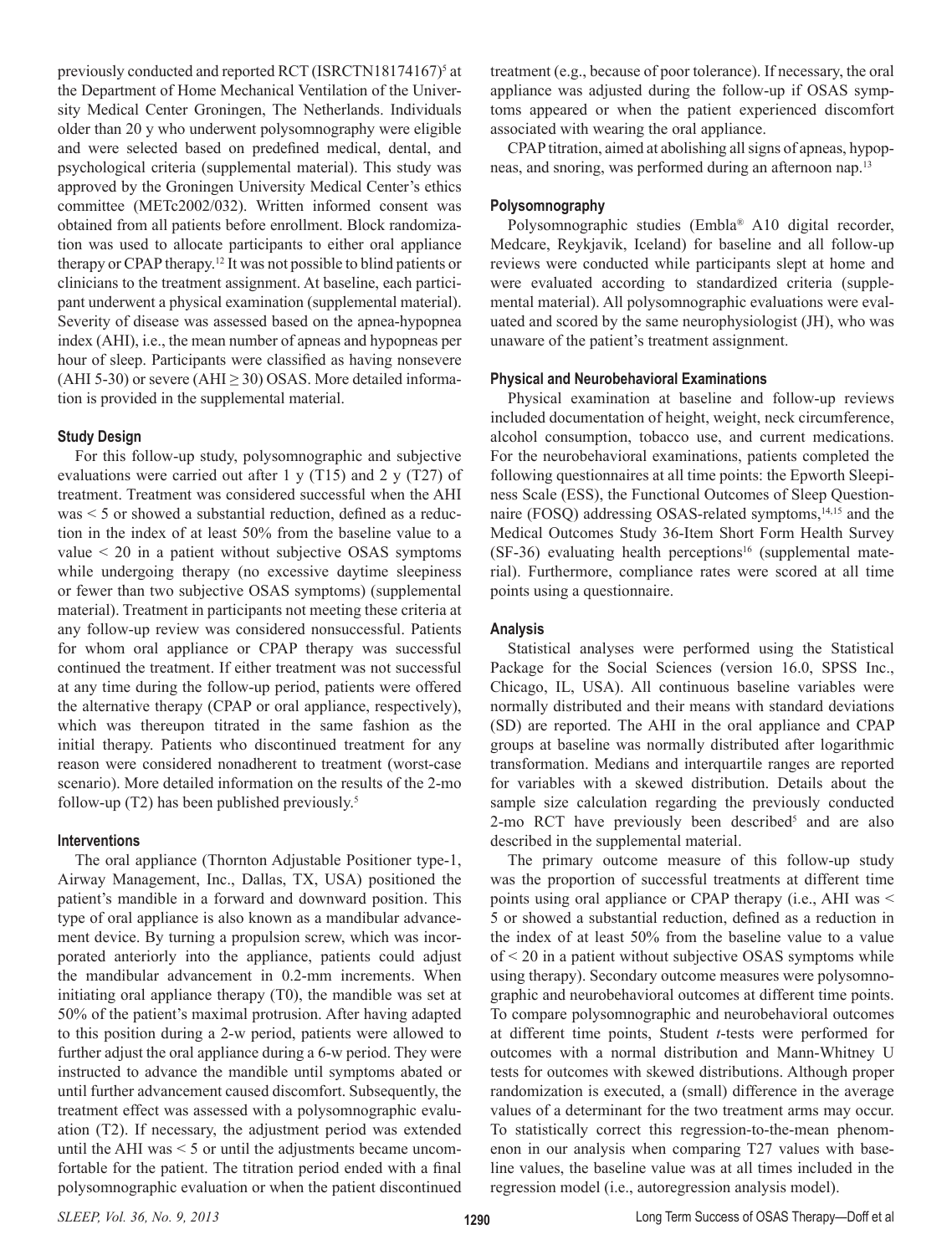Comparison of the proportions of successful treatments between both treatments (chi-square test) was also performed as function of disease severity (prespecified subgroup analysis). The difference in dropout rates between both treatments was analyzed, using the chi-square test. The significance level  $\alpha$  of all analyses was set at 5%.

# **RESULTS**

One hundred three patients were enrolled into the RCT. Randomization resulted in an oral appliance group of 51 patients and a CPAP group of 52 patients (Table 1). A flow diagram, summarizing the distribution of the patients, is shown in Figure 1. In the oral appliance group, 27 patients (53%) completed the 2-y follow-up successfully while using their oral appliance (Figure 1; group A). Seven more patients of this group completed the follow-up after switching to CPAP therapy (Figure 1; group C) because oral appliance therapy was considered nonsuccessful (Table S1, supplemental material). In the CPAP group, 35 patients (67%) completed the 2-y follow-up successfully while using CPAP (Figure 1; group D). Another four patients switched to oral appliance therapy during the follow-up period (three were considered nonadherent to CPAP therapy, and treatment was nonsuccessful in one patient). Of these four patients, two completed the 2-y follow-up (Figure 1; group B). The seven patients (group C) who had switched to CPAP after oral appliance therapy had a higher baseline AHI ( $P = 0.17$ ), body mass index (BMI)  $(P = 0.02)$ , and age  $(P = 0.28)$  than the four patients (group B) who had switched from CPAP to oral appliance therapy (Table S1, supplemental material).

In the oral appliance group, one patient switched to CPAP after the 2-mo follow-up because of his profession as a truck driver, although treatment with an oral appliance was considered successful (AHI decreased from 69 to 17). However, from a judicial point of view, an AHI of 17 is still considered as moderate OSAS and is not allowed in this patient's profession

in The Netherlands. From that point the patient refused further participation in this study. In the CPAP group, one patient dropped out because of difficulty adhering to the therapy after the 2-mo follow-up, although treatment was effective. This patient was treated with an oral appliance from that point but refused further participation in this study. Demographic variables of the patients who completed the 2-y follow-up are provided in Table S2 of the supplemental material.

Notwithstanding the fact that weight loss was always encouraged, the BMI did not significantly change in both treatment groups during the follow-up period.

The follow-up period (including the RCT period) started in October 2002 and ended in October 2007. The mean follow-up for the oral group was  $2.3 \pm 0.2$  y (mean  $\pm$  SD) and  $2.4 \pm 0.3$  y for the CPAP group. This difference was not significant.

Compliance rates did not significantly differ between both treatments. CPAP and oral appliance mean use was  $6.8 \pm 0.8$ and  $6.7 \pm 0.7$  nights per week, respectively. Furthermore, CPAP and oral appliance therapy was used  $6.9 \pm 1.2$  and  $7.2 \pm 0.8$  h per night.

| <b>Table 1—Characteristics of randomized patients</b> |                                           |                                 |
|-------------------------------------------------------|-------------------------------------------|---------------------------------|
| Variable                                              | Oral appliance <sup>a</sup><br>$(n = 51)$ | CPAP <sup>a</sup><br>$(n = 52)$ |
| Male/female ratio                                     | 43/8                                      | 49/3                            |
| Nonsevere sleep apnea, n                              | 25                                        | 25                              |
| Severe sleep apnea, n                                 | 26                                        | 27                              |
| Apnea-hypopnea index, /h                              | $39 \pm 31$                               | $40 \pm 28$                     |
| Age, y                                                | $49 \pm 10$                               | $49 \pm 10$                     |
| Body mass index, $kg/m2$                              | $32 \pm 6$                                | $33 \pm 6$                      |
| Neck circumference, cm                                | $44 + 4$                                  | $45 \pm 4$                      |

a Plus-minus values are means ± standard deviations. CPAP, continuous positive airway pressure.

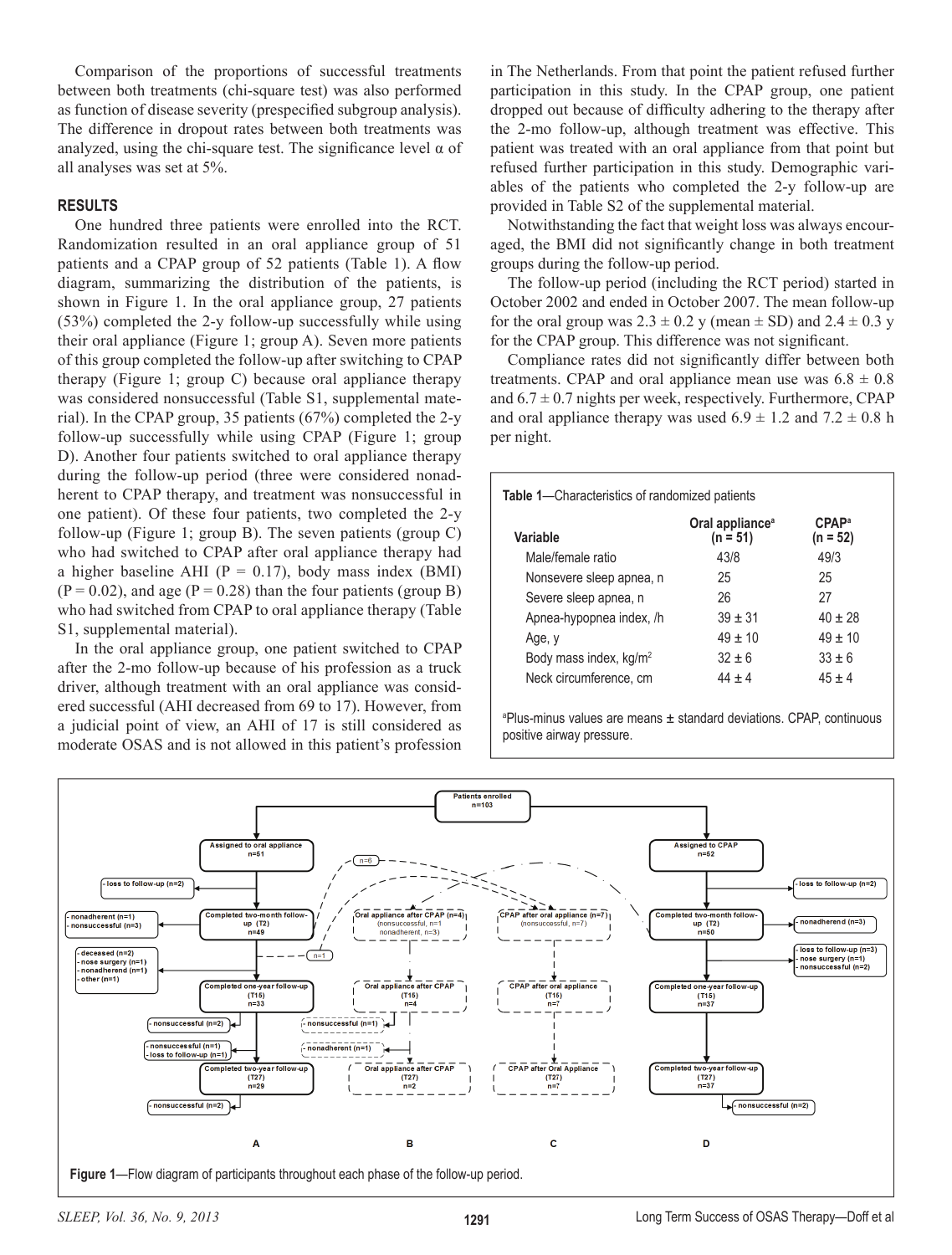

**Figure 2**—Individual values of the apnea-hypopnea index (AHI) of the patients who completed the entire follow-up in the randomized treatment group. CPAP, continuous positive airway pressure.

**Table 2**—Polysomnographic outcomes at different time points of all patients who completed the entire follow-up period with the treatment that was assigned at baseline

|                                           | <b>Baseline</b> <sup>a</sup>    |                           |                                 | 2-mo follow-up $(T2)^a$   | 1-y follow-up $(T15)^a$         |                                   | 2-y follow-up $(T27)^a$         |                            |
|-------------------------------------------|---------------------------------|---------------------------|---------------------------------|---------------------------|---------------------------------|-----------------------------------|---------------------------------|----------------------------|
| Variable                                  | Oral<br>appliance<br>$(n = 51)$ | <b>CPAP</b><br>$(n = 52)$ | Oral<br>appliance<br>$(n = 47)$ | <b>CPAP</b><br>$(n = 47)$ | Oral<br>appliance<br>$(n = 33)$ | <b>CPAP</b><br>$(n = 37)$         | Oral<br>appliance<br>$(n = 29)$ | <b>CPAP</b><br>$(n = 37)$  |
| Apnea-hypopnea index <sup>c</sup>         | $39 \pm 31$                     | $40 \pm 28$               | $2(0-10)$<br>$[0-73]$           | $0(0-3)$<br>$[0-20]$      | $2(0-5)$<br>$[0-15]$            | $0(0-1)$ <sup>e</sup><br>$[0-13]$ | $2(1-8)^{9}$<br>$[0-42]$        | $0(0-1)^{e,g}$<br>$[0-27]$ |
| Lowest oxyhemoglobin saturation, %        | $78 \pm 9$                      | $78 \pm 10$               | $88 \pm 6$                      | $90 \pm 6$                | $88 \pm 5$                      | $91 \pm 4^{\circ}$                | $88 \pm 5^{\circ}$              | $91 + 4^{f,g}$             |
| Sleep efficiency, % <sup>b</sup>          | $88 \pm 10$                     | $86 \pm 16$               | $86 \pm 8$                      | $86 \pm 10$               | $88 \pm 7$                      | $89 \pm 8$                        | $89 \pm 8^{\circ}$              | $86 \pm 10$                |
| Total sleep time, min                     | $408 \pm 70$                    | $390 \pm 80$              | $425 \pm 64$                    | $405 \pm 68$              | $433 \pm 63$                    | $433 \pm 60$                      | $440 \pm 62$ <sup>9</sup>       | $431 \pm 70$               |
| Non-REM sleep stage 1 & 2, % <sup>d</sup> | $65 \pm 13$                     | $68 \pm 15$               | $53 \pm 10$                     | $54 \pm 10$               | $53 + 7$                        | $53 \pm 10$                       | $52 + 99$                       | $55 \pm 10^{\circ}$        |
| Non-REM sleep stage 3 & 4, % <sup>d</sup> | $14 \pm 9$                      | $13 \pm 12$               | $20 \pm 8$                      | $22 \pm 8$                | $20 \pm 7$                      | $23 \pm 9$                        | $21 \pm 7$                      | $22 \pm 9^{\circ}$         |
| REM sleep, % <sup>d</sup>                 | $21 \pm 8$                      | $19 + 7$                  | $27 + 7$                        | $24 \pm 6$                | $26 \pm 6$                      | $25 \pm 6$                        | $27 \pm 6^{\circ}$              | $24 \pm 6^{\circ}$         |

a Plus-minus values are means ± standard deviations; values with additives in parenthesis are medians with interquartile ranges. In square brackets ranges are provided. <sup>b</sup>Sleep efficiency is the total sleep time expressed as a percentage of the total time in bed. <sup>c</sup>The apnea-hypopnea index is the mean number of apneas and hypopneas per hour of sleep. <sup>d</sup>Sleep stages are expressed as a percentage of total sleep time. <sup>e</sup>Significant difference (P < 0.05) between CPAP and oral appliance therapy (Mann-Whitney U test). Significant difference (P < 0.05) between CPAP and oral appliance therapy (unpaired Student *t*-test).<br>Significant difference (P < 0.05) between baseline and the 2-y follow Signifcant difference (P < 0.05) between baseline and the 2-y follow-up values (paired Student's *t*-test). CPAP, continuous positive airway pressure; REM, rapid eye movement.

More patients (not signifcant) dropped out (including those who switched treatment) under oral appliance therapy (total  $n = 24$ ; loss to follow-up  $n = 3$ , nonsuccessful  $n = 15$ ; nonadherent  $n = 2$ ; nose surgery during follow-up  $n = 1$ ; deceased  $n =$ 2, other  $n = 1$ ) compared with CPAP (total  $n = 17$ ; loss to followup  $n = 5$ ; nonsuccessful  $n = 5$ ; nonadherent  $n = 6$ ; nose surgery during follow-up  $n = 1$ ). Reasons for discontinuing treatment are described in detail in Table S4 of the supplemental material and shown in Figure 1.

#### **Polysomnographic Outcomes**

The AHI was signifcantly lower in the CPAP group compared with the oral appliance group after 1 y with CPAP  $(0.0 \, [0.0-13.0])$  (median with range) versus oral appliance  $(2.0 \,$ [0.0-15.0]) and 2 y of treatment with CPAP (0.0 [0.0-27.0] versus oral appliance (2.0 [0.0-42.0]) (Figure 2, Table 2). This signifcant difference in advantage of CPAP therapy was also

**Treatment Outcome** Table 3 shows the proportions of successful treatments at

5% with oral appliance therapy).

the different time points. After 2 y, treatment of the 51 patients randomized to the oral appliance group was successful for 27 patients (52.9%) (14 of 25 patients with nonsevere OSAS [56.0%] and 13 of the 26 patients with severe OSAS [50.0 %]). Of the 52 patients intentionally treated with CPAP, 35 (67.3%) were successfully treated (15 of 25 patients [60%] with nonsevere OSAS and 20 of 27 patients [74.1%] with severe OSAS). The differences in proportions of successful treatments between both treatments were not signifcant. Proportions of successful treatments after applying the criterion AHI < 5 are provided in Table S3 of the supplemental material.

found for the lowest oxyhemoglobin saturation at the 1- and 2-y follow-up (at both time points  $91 \pm 4\%$  with CPAP versus  $88 \pm 1$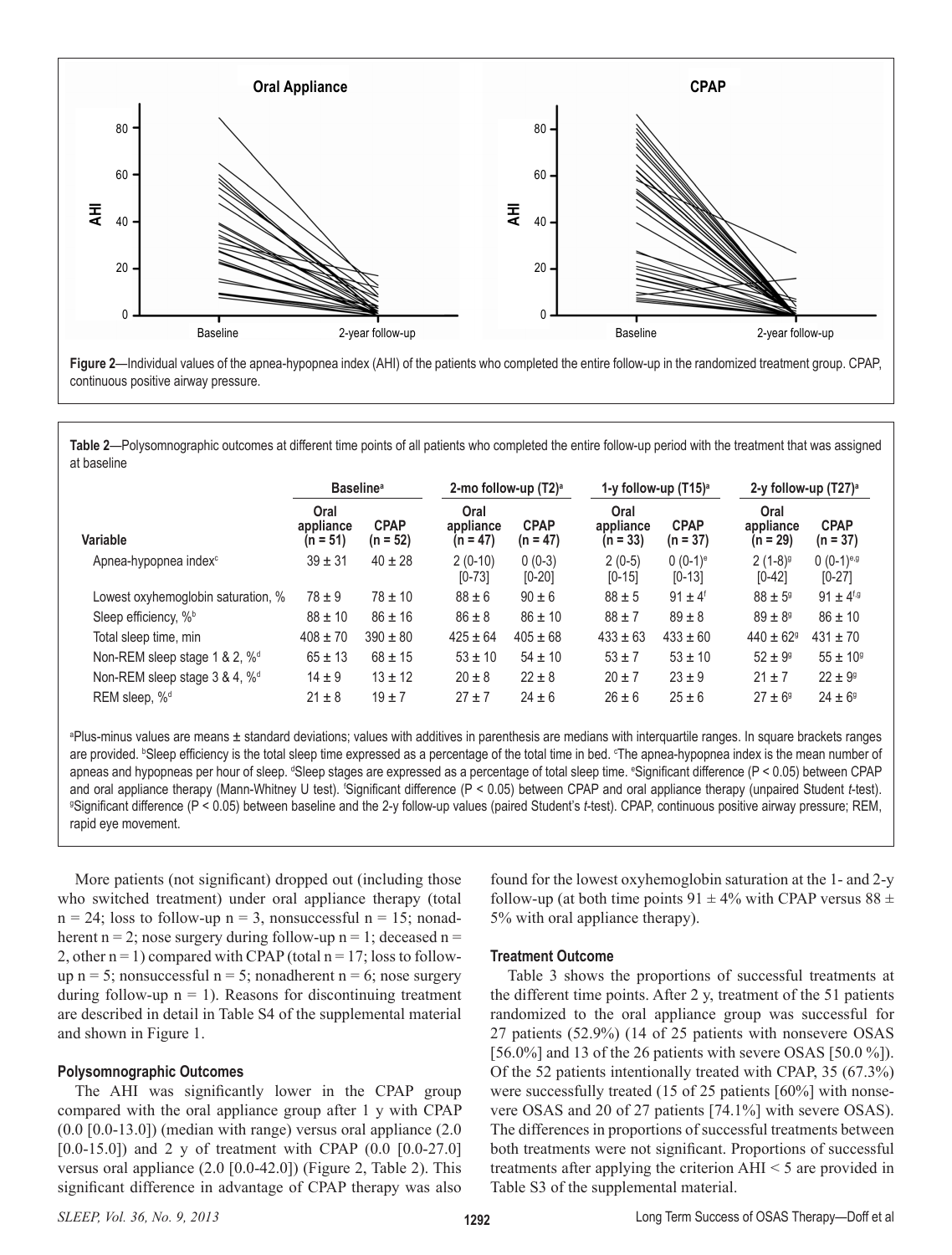**Table 3**—Proportions of successful treatments with an oral appliance or with continuous positive airway pressure at different time points

|                       |                | 2-mo follow-up (T2)a,b,c |                | 2-y follow-up $(T27)^{a,b,c}$<br>1-y follow-up $(T15)^{a,b,c}$ |                |               |
|-----------------------|----------------|--------------------------|----------------|----------------------------------------------------------------|----------------|---------------|
| Successful treatmentc | Oral appliance | <b>CPAP</b>              | Oral appliance | <b>CPAP</b>                                                    | Oral appliance | <b>CPAP</b>   |
| Total population      | 39/51 (76.5%)  | 43/52 (82.7%)            | 31/51 (61.0%)  | 37/52 (71.2%)                                                  | 27/51 (52.9%)  | 35/52 (67.3%) |
| Nonsevere sleep apnea | 21/25 (84.0%)  | 20/25 (80.0%)            | 16/25 (64.0%)  | 16/25 (64.0%)                                                  | 14/25 (56.0%)  | 15/25 (60.0%) |
| Severe sleep apnea    | 18/26 (69.2%)  | 23/27 (85.2%)            | 15/26 (57.7%)  | 21/27 (77.8%)                                                  | 13/26 (50.0%)  | 20/27 (74.1%) |

a Values are the number of successful treatments divided by the total number of patients. Values in parenthesis are the percentages of successful treatments. b Treatment was considered successful when the apnea-hypopnea index (i.e., mean number of apneas and hypopneas per hour of sleep) either was < 5 or showed "substantial reduction," defned as reduction in the index of at least 50% from the baseline value to a value < 20 in a patient who had no symptoms while using therapy. <sup>c</sup>No significant differences (chi-square test) were found in the proportions of successful treatments between oral appliance and CPAP therapy. CPAP, continuous positive airway pressure.

**Table 4**—Neurobehavioral outcomes at different time points for all patients who completed the 2-y follow-up period with the treatment that was assigned at baseline

|                                                         |           |                                 | <b>Baseline</b> <sup>a</sup> |                                 | 2-mo follow-up $(T2)^a$   |                                 | 1-y follow-up (T 15) <sup>a</sup> |                                               | 2-y follow-up (T27) <sup>a</sup> |
|---------------------------------------------------------|-----------|---------------------------------|------------------------------|---------------------------------|---------------------------|---------------------------------|-----------------------------------|-----------------------------------------------|----------------------------------|
| Variable <sup>c</sup>                                   | Range     | Oral<br>appliance<br>$(n = 51)$ | <b>CPAP</b><br>$(n = 52)$    | Oral<br>appliance<br>$(n = 49)$ | <b>CPAP</b><br>$(n = 50)$ | Oral<br>appliance<br>$(n = 33)$ | <b>CPAP</b><br>$(n = 37)$         | Oral<br>appliance<br>$(n = 29)$               | <b>CPAP</b><br>$(n = 37)$        |
| Epworth Sleepiness Scale (1)                            | $0 - 24$  | $13 \pm 6$                      | $14 \pm 6$                   | $7(2-10)$                       | $6(4-12.0)$               | $5(3-8)$                        | $5(2-9)$                          | $4(1-8)$ <sup>d</sup>                         | $5(1-8)$ <sup>d</sup>            |
| <b>Functional Outcomes of Sleep Questionnaire</b>       |           |                                 |                              |                                 |                           |                                 |                                   |                                               |                                  |
| General productivity (1)                                | $1 - 4$   | $3.0 \pm 0.7$                   | $3.0 \pm 0.8$                | $3.5 \pm 0.6$                   | $3.5 \pm 0.7$             | $3.5 \pm 0.7$                   | $3.6 \pm 0.7$                     | $3.6 \pm 0.7$ <sup>e</sup>                    | $3.6 \pm 0.6^{\circ}$            |
| Social outcome (1)                                      | $1 - 4$   | $2.9 \pm 0.9$                   | $3.0 \pm 1.0$                | $3.6 \pm 0.7$                   | $3.6 \pm 0.7$             | $3.4 \pm 0.9$                   | $3.7 \pm 0.7$                     | $3.6 \pm 0.9^{\circ}$                         | $3.8 \pm 0.5^{\circ}$            |
| Activity level $($ $\uparrow$ $)$                       | $1 - 4$   | $2.6 \pm 0.8$                   | $2.7 \pm 0.8$                | $3.3 \pm 0.6$                   | $3.3 \pm 0.7$             | $3.2 \pm 0.8$                   | $3.4 \pm 0.8$                     | $3.4 \pm 0.8^{\circ}$                         | $3.5 \pm 0.7^{\circ}$            |
| Vigilance (1)                                           | $1 - 4$   | $2.6 \pm 0.8$                   | $2.4 \pm 0.9$                | $3.2 \pm 0.8$                   | $3.3 \pm 0.8$             | $3.3 \pm 0.8$                   | $3.3 \pm 0.9$                     | $3.4 \pm 0.9^{\circ}$                         | $3.5 \pm 0.7^{\circ}$            |
| Intimate relationships and<br>sexual activity $(1)^b$   | $1 - 4$   | $2.6 \pm 1.0$                   | $2.9 \pm 1.0$                | $2.9 \pm 1.1$                   | $3.1 \pm 1.1$             | $3.0 \pm 1.2$                   | $2.4 \pm 1.6$                     | $2.3 \pm 1.5$                                 | $2.8 \pm 1.5$                    |
| Total score (1)                                         | $5 - 20$  | $13.7 \pm 3.1$                  | $13.9 \pm 3.7$               | $16.6 \pm 2.8$                  | $16.7 \pm 3.1$            | $16.4 \pm 3.6$                  | $16.3 \pm 3.6$                    | $16.3 \pm 3.6^{\circ}$ 17.1 $\pm 3.1^{\circ}$ |                                  |
| Medical Outcomes Study 36-Item Short Form Health Survey |           |                                 |                              |                                 |                           |                                 |                                   |                                               |                                  |
| Physical functioning (1)                                | $0 - 100$ | $71 \pm 23$                     | $67 \pm 24$                  | $79 \pm 22$                     | $81 \pm 19$               | $84 \pm 17$                     | $82 \pm 23$                       | $87 \pm 17^{\circ}$                           | $79 \pm 23^{\circ}$              |
| Social functioning (1)                                  | $0 - 100$ | $66 \pm 23$                     | $69 \pm 24$                  | $80 \pm 21$                     | $79 \pm 21$               | $76 \pm 24$                     | $87 + 19$                         | $79 \pm 27^{\circ}$                           | $85 \pm 20^{\circ}$              |
| Role physical $($ $\uparrow$ $)$                        | $0 - 100$ | 25<br>$(0-75)$                  | 25<br>$(0-100)$              | 100<br>$(25-100)$               | 100<br>$(44-100)$         | 100<br>$(13-100)$               | 100<br>$(25-100)$                 | 100<br>$(88-100)^d$                           | 100<br>$(25-100)^d$              |
| Role emotional $(†)$                                    | $0 - 100$ | 100<br>$(33-100)$               | 100<br>$(33-100)$            | 100<br>$(67-100)$               | 100<br>$(59-100)$         | 100<br>$(0-100)$                | 100<br>$(100-100)$                | 100<br>$(67-100)$                             | 100<br>$(100-100)$               |
| Mental health $(†)$                                     | $0 - 100$ | $71 \pm 18$                     | $68 \pm 18$                  | $77 \pm 17$                     | $75 \pm 16$               | $71 \pm 22$                     | $78 \pm 15$                       | $78 \pm 20$                                   | $78 \pm 16^{\circ}$              |
| Vitality $($ $\uparrow$ )                               | $0 - 100$ | $39 \pm 19$                     | $39 \pm 22$                  | $64 \pm 21$                     | $61 \pm 20$               | $62 \pm 24$                     | $62 \pm 23$                       | $63 \pm 24^{\circ}$                           | $63 \pm 22^{\circ}$              |
| Bodily pain $(†)$                                       | $0 - 100$ | $75 \pm 27$                     | $78 \pm 26$                  | $80 \pm 27$                     | $82 \pm 24$               | $85 \pm 22$                     | $85 \pm 21$                       | $85 \pm 22^{\circ}$                           | $80 \pm 23$                      |
| General health perception (1)                           | $0 - 100$ | $58 \pm 21$                     | $55 \pm 23$                  | $65 \pm 21$                     | $61 \pm 23$               | $67 \pm 23$                     | $63 \pm 22$                       | $67 \pm 20^{\circ}$                           | $59 \pm 23$                      |

a Plus-minus values are means ± standard deviations; values with additives in parenthesis are medians with interquartile ranges. Neurobehavioral outcomes at all follow-up time points were compared by Student *t*-tests. For comparing neurobehavioral outcomes with skewed distributions, Mann-Whitney U tests were used. <sup>b</sup>At baseline this item was completed by 48 patients in the oral appliance group and 47 patients in the CPAP group. At the 2-mo follow-up, this item was completed by 47 patients in the oral appliance group and 46 patients in the CPAP group. At the 1- and 2-y follow-up all patients completed this item. The arrows within parenthesis indicate the direction of improvement for each variable after 2 y of treatment compared with baseline. <sup>«</sup>Significant difference (P < 0.05) between baseline and the 2-y follow-up values (Mann-Whitney U test). e Signifcant difference (P < 0.05) between baseline and the 2-y follow-up values (paired Student *t*-test). CPAP, continuous positive airway pressure.

# **Neurobehavioral Outcomes**

Both treatments yielded comparable improvements in the ESS score, the FOSQ-score, and scores of the SF-36 at all time points (Table 4). Most of the variables improved signifcantly compared with the baseline values. No signifcant differences were found between both treatments. The mean values of the FOSQ total score at different time points for both treatments is shown in Figure 3.

### **Adverse Effects**

Mild and transient adverse effects were commonly reported in the initial period of oral appliance therapy and include tooth pain, temporomandibular joint pain, myofascial pain, dry mouth, and excessive salivation. Furthermore, we found that long-term oral appliance therapy and CPAP may result in dental changes in patients with OSAS. Concerning this cohort, more detailed information regarding adverse effects, associated with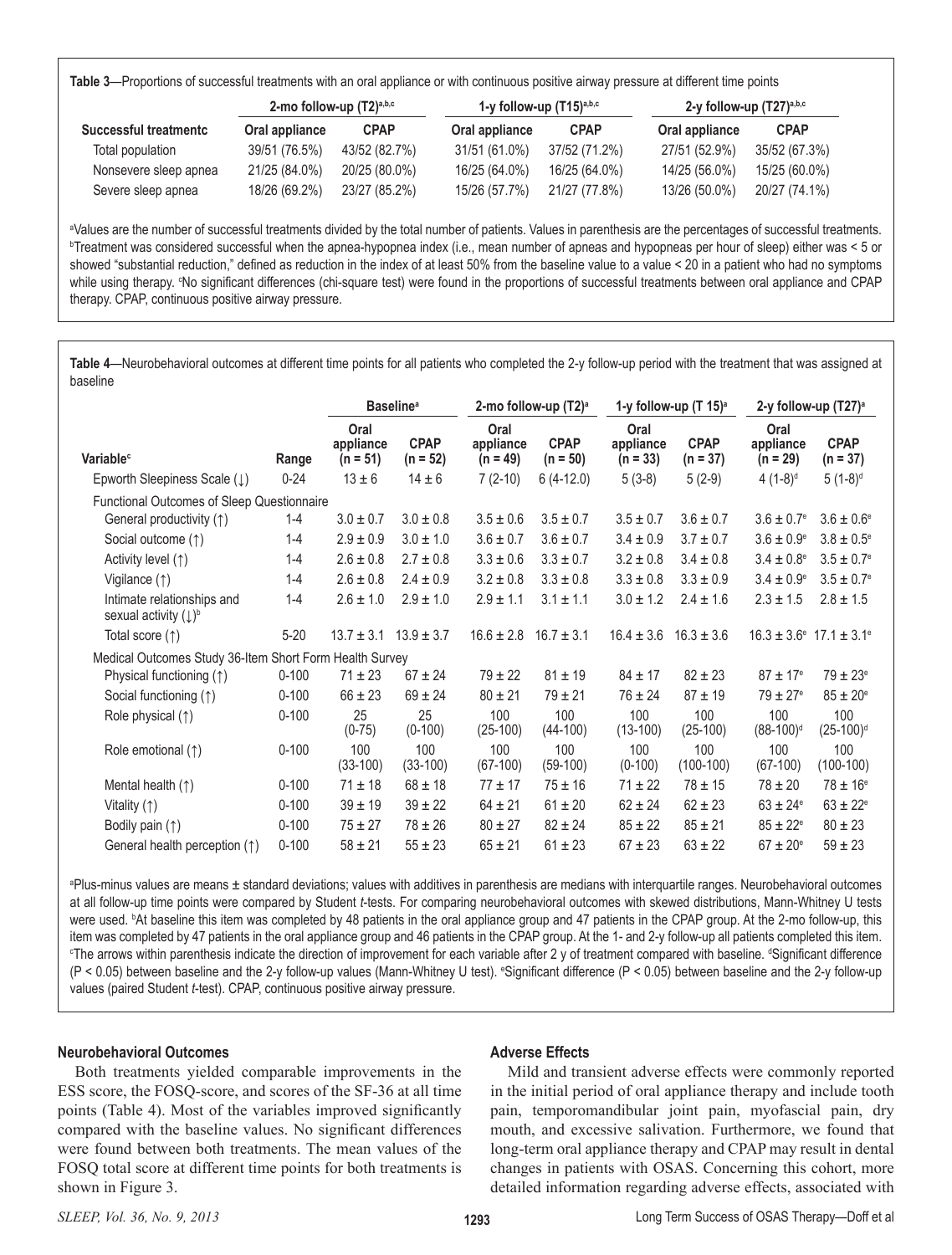

score at baseline (T0), after 2 mo (T2), after 1 y (T15) and 2 y (T27). Higher scores indicate better functioning. CPAP, continuous positive airway pressure.

long-term oral appliance therapy and CPAP, is provided in separate studies.<sup>17-19</sup>

### **DISCUSSION**

The results of this study indicate that, regarding treatment success, there is no signifcant difference between oral appliance therapy and CPAP in treating mild to severe OSAS in a 2-y follow-up. CPAP, however, showed a tendency toward a higher (nonsignifcant) overall success rate than oral appliance therapy. This tendency was most pronounced in patients with severe OSAS. Both therapies had positive effects on polysomnographic variables during follow-up but CPAP therapy was signifcantly more effective in improving the AHI and the lowest oxyhemoglobin saturation levels at 1- and 2-y follow-up. In this study, more people (not signifcant) dropped out in the oral appliance group compared with the CPAP group because treatment was classifed as nonadherent or nonsuccessful. Both types of therapy seemed to be comparable in improving subjective sleepiness, functional outcomes, and health perceptions.

To our knowledge this is the frst follow-up of an RCT, comparing the 2-y outcome of oral appliance and CPAP therapy in patients with mild to severe OSAS. From this current followup study, short-term (2 mo) results have previously been described,<sup>5</sup> concluding that the outcome (in terms of proportions of successful treatments) of oral appliance therapy was not inferior to CPAP therapy. In that study, subgroup analysis showed a tendency toward a higher but not signifcant success rate of oral appliance therapy in patients with nonsevere OSAS (AHI 5-30) compared with CPAP (84.0% versus 80.0%). The followup of these patients, as described in this study, shows that CPAP therapy generally yielded more successful treatment (a notsignifcant difference of 14.4%) after 2 y of therapy. This difference can frst be explained by the fact that we included patients with severe OSAS. In a systematic review<sup>4</sup> it is described that CPAP is more effective than oral appliance therapy in reducing respiratory disturbances, especially in patients with moderate and severe OSAS. In addition, patients switched to the alternative therapy because of adherence problems or nonsuccess of their treatment after the 2-mo follow-up. Several studies have

identifed specifc predictors for treatment success with oral appliance therapy.20-22 A lower baseline AHI, lower BMI, and younger age were all associated with better treatment responses to oral appliance therapy. In this follow-up study, seven patients who were older, obese, and with predominantly severe OSAS switched from oral appliance therapy to CPAP therapy because oral appliance therapy appeared to be nonsuccessful. Obese patients show an enlargement of upper airway adipose tissue, assessed by magnetic resonance imaging.23,24 It was found that mandibular advancement increases the retropalatal airway space in nonobese patients, but not in obese patients.<sup>25</sup> This may explain why the afore-mentioned seven patients were not treated successfully with an oral appliance. Notwithstanding this outcome, oral appliance therapy was still successful in 50.0% of the patients with severe OSAS who completed the 2-y follow-up. According to the latest practice parameters of the American Academy of Sleep Medicine,<sup>26</sup> an oral appliance is indicated in patients with mild to moderate OSAS who prefer an oral appliance to CPAP, do not respond to CPAP, are unsuitable candidates for CPAP, and in whom treatment attempts with CPAP fail. However, our results indicate that an oral appliance can also play an important role in treating specifc patients with severe OSAS in the long term.

Oral appliance therapy had a tendency to be less stable during the 2-y follow-up, resulting in more patients who discontinued treatment compared with CPAP therapy. This fnding is consistent with other studies, showing deterioration in success with oral appliance therapy, even in patients who were treated effectively in the short term.<sup>7,8,10</sup> We currently assume that the working mechanism of an oral appliance is based on advancement of the mandible and its attached soft tissue structures and musculature, especially the genioglossus muscle, resulting in an increased tone with increased anteroposterior and lateral dimensions of the upper airway.27,28 Bearing the aforementioned considerations in mind, this deterioration in treatment success is possibly due to loosening and adaptation of soft tissue structures and musculature of the upper airway as a result of long-term overnight mandibular advancement. It could be hypothesized that patients with more severe OSAS need to protrude the mandible more extensively to gain the desired effect, in addition to a possible overstretching that negatively affects the morphology of the upper airway soft tissue structures and tonus of the musculature. Furthermore, it has been described that the muscle tone of the genioglossus is negatively correlated with age.<sup>29</sup> Therefore, a second explanation is that the increasing age of our study group results in decreased success of oral appliance therapy. It is unknown to what extent both possibilities contribute to this change in outcome.

Subjective improvements in sleepiness, functional outcomes, and health perceptions were found in both treatment groups (no signifcant differences), underlining the therapeutic success of oral appliance and CPAP therapy at all time points during the follow-up, even in patients with severe OSAS. Similar fndings in different studies using the same questionnaires (pooled) were reported in a review article by Chan et al.<sup>30</sup> However, most of these studies included patients with mild and moderate OSAS. Gagnadoux et al.<sup>31</sup> found comparative subjective improvements among patients treated with an oral appliance or CPAP using the Nottingham Health Profle questionnaire. Compared with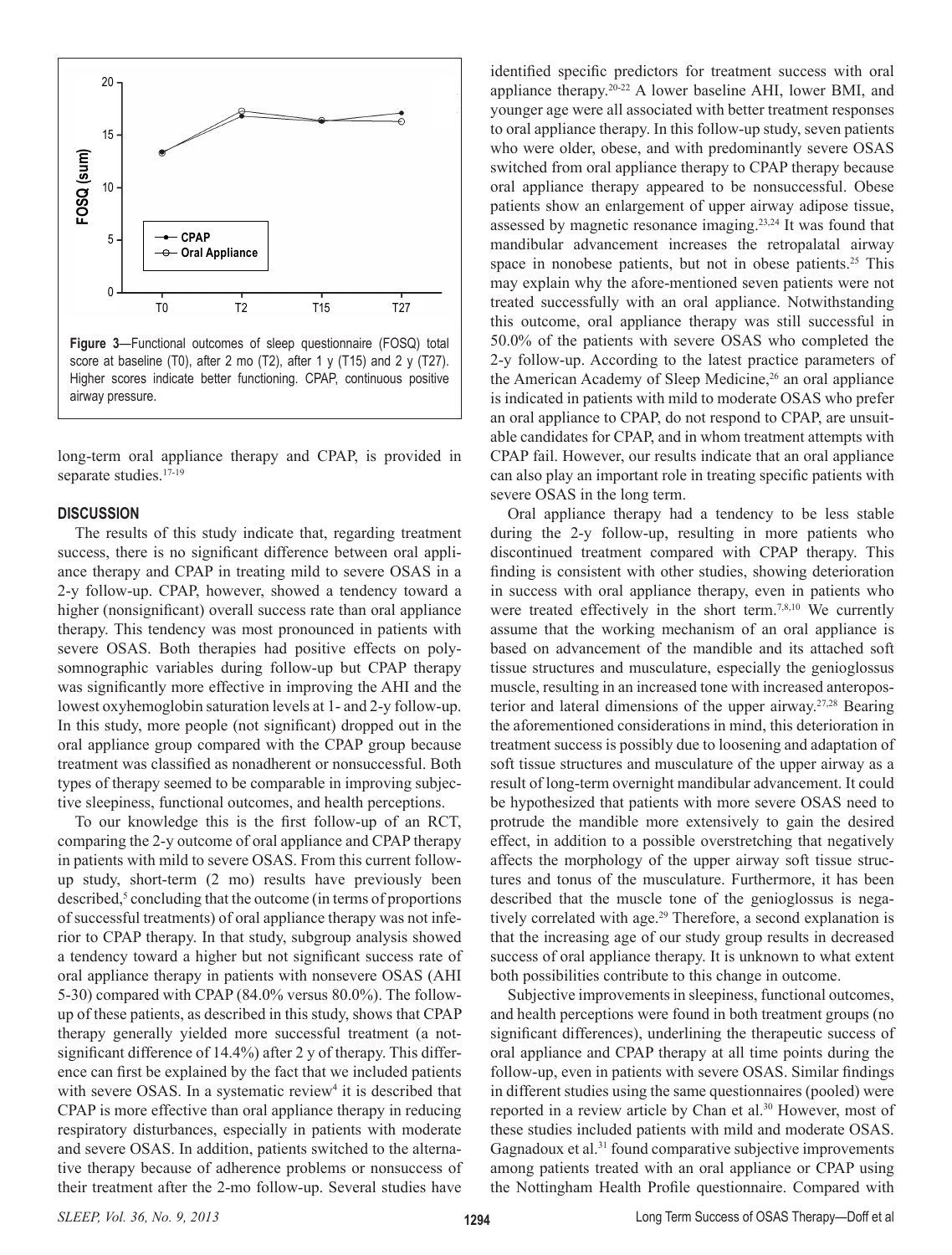the baseline values, signifcant improvements were found for four of the six domains with oral appliance therapy and for two of the six domains with CPAP. There was no signifcant difference between the two treatments. This study had a crossover design and had a follow-up of only 8 w for each treatment arm, which makes their fndings only partial comparable with our results. In another study the objective and subjective effcacy of two different commercially available oral appliances (Silencer and Klearway) were compared. For both appliances signifcant improvements were found in the ESS scores and FOSQ scores but no signifcant differences were found between both appliances.32 Furthermore, the Respiratory Disturbance Index (RDI) was slightly lower with the Silencer but patients' preference for comfort was in favor of the Klearway.

In our study we used the Thornton Adjustable Positioner type-1, which is a two-piece adjustable appliance. In one study the objective and subjective effcacy of the Thornton Adjustable Positioner type-1 was compared with a modifed Herbst appliance (IST<sup>®</sup>) in a 2-y follow-up.<sup>33</sup> Although the Thornton Adjustable Positioner type-1 was more effective in lowering the AHI, both appliances seemed to be effective therapeutic devices for OSAS which is consistent with our fndings. Currently, many types of oral appliances are commercially available for treating patients with OSAS. Therefore careful comparison of results from the current study with studies in which other types of oral appliances are used is important, as there can be differences in efficacy and patients' preferences.<sup>34</sup>

The current study has some potential limitations. Patients were allowed to switch therapy during follow-up if they were considered nonadherent or if treatment was considered nonsuccessful. These fndings may have biased our results because patients could pretend to be nonadherent after randomization in a possible non-preferred study group. However, only small numbers of patients switched, and except for one patient, all patients switched after 2 mo of therapy. We also believe that a serious disorder, such as OSAS, should be treated as effectively as possible and the possibility to switch during the follow-up period provides a better picture of the true clinical situation. We furthermore considered all patients who discontinued treatment for any reason as a dropout, even if they were treated effectively (worst-case scenario). Success rates therefore may be underestimated.

Another limitation is the sample size that was determined for the 2-mo RCT.<sup>5</sup> There was an *a priori* risk of having ended up with an insufficient number of patients for reliable long-term results as dropouts in the long term were not anticipated in the power analysis. Future studies should therefore focus and power on the long-term outcome of both oral appliance and CPAP therapy in prestratifed treatment groups.

In conclusion, regarding the percentage of successful treatments, no signifcant differences were found between oral appliance therapy and CPAP in treating mild to severe OSAS in a 2-y follow-up. However, CPAP was more effective in lowering the AHI and showed higher oxyhemoglobin saturation levels compared with oral appliance therapy. Furthermore, CPAP proved to be more successful in patients with severe OSAS. However, even in a 2-y follow-up, oral appliance therapy seems to be a viable alternative to CPAP in the treatment of mild and moderate OSAS. Oral appliances may be considered

as a long-term alternative in patients with severe OSAS who do not respond to CPAP or in whom treatment attempts with CPAP fail. Further research with larger groups of patients is needed to investigate which patients with severe OSAS can be treated successfully with an oral appliance.

# **DISCLOSURE STATEMENT**

This was not an industry supported study. The authors have indicated no fnancial conficts of interest.

### **REFERENCES**

- 1. Malhotra A, White DP. Obstructive sleep apnoea. Lancet 2002;360:237-45.
- 2. Barbe F, Pericas J, Munoz A, Findley L, Anto JM, Agusti AG. Automobile accidents in patients with sleep apnea syndrome. An epidemiological and mechanistic study. Am J Respir Crit Care Med 1998;158:18-22.
- 3. Yaggi HK, Concato J, Kernan WN, Lichtman JH, Brass LM, Mohsenin V. Obstructive sleep apnea as a risk factor for stroke and death. N Engl J Med 2005;353:2034-41.
- 4. Giles TL, Lasserson TJ, Smith BH, White J, Wright J, Cates CJ. Continuous positive airways pressure for obstructive sleep apnoea in adults. Cochrane Database Syst Rev (Online) 2006;3:CD001106.
- 5. Hoekema A, Stegenga B, Wijkstra PJ, van der Hoeven JH, Meinesz AF, de Bont LG. Obstructive sleep apnea therapy. J Dent Res 2008;87:882-7.
- 6. Barnes M, McEvoy RD, Banks S, et al. Effcacy of positive airway pressure and oral appliance in mild to moderate obstructive sleep apnea. Am J Respir Crit Care Med 2004;170:656-64.
- 7. Rose EC, Barthlen GM, Staats R, Jonas IE. Therapeutic efficacy of an oral appliance in the treatment of obstructive sleep apnea: a 2-year follow-up. Am J Orthod Dentofacial Orthop 2002;121:273-9.
- 8. Marklund M, Sahlin C, Stenlund H, Persson M, Franklin KA. Mandibular advancement device in patients with obstructive sleep apnea: long-term effects on apnea and sleep. Chest 2001;120:162-9.
- 9. Fransson AM, Tegelberg A, Leissner L, Wenneberg B, Isacsson G. Effects of a mandibular protruding device on the sleep of patients with obstructive sleep apnea and snoring problems: a 2-year follow-up. Sleep Breath 2003;7:131-41.
- 10. Walker-Engstrom ML, Tegelberg A, Wilhelmsson B, Ringqvist I. 4-year follow-up of treatment with dental appliance or uvulopalatopharyngoplasty in patients with obstructive sleep apnea: a randomized study. Chest 2002;121:739-46.
- 11. Aarab G, Lobbezoo F, Heymans MW, Hamburger HL, Naeije M. Longterm follow-up of a randomized controlled trial of oral appliance therapy in obstructive sleep apnea. Respiration 2011;82:162-8.
- 12. Altman DG. Designing research. In: Altman DG, ed. Practical statistics for medical research. London: Chapman & Hall, 1991:74-106.
- 13. Hoekema A, Stegenga B, van der Aa JG, Meinesz AF, van der Hoeven JH, Wijkstra PJ. Nap-titration: an effective alternative for continuous positive airway pressure titration. Resp Med 2006;100:705-13.
- 14. Johns MW. A new method for measuring daytime sleepiness: the Epworth sleepiness scale. Sleep 1991;14:540-5.
- 15. Weaver TE, Laizner AM, Evans LK, et al. An instrument to measure functional status outcomes for disorders of excessive sleepiness. Sleep 1997;20:835-43.
- 16. Ware JE,Jr, Sherbourne CD. The MOS 36-item short-form health survey (SF-36). I. Conceptual framework and item selection. Med Care 1992;30:473-83.
- 17. Doff MH, Finnema KJ, Hoekema A, Wijkstra PJ, de Bont LG, Stegenga B. Long-term oral appliance therapy in obstructive sleep apnea syndrome: a controlled study on dental side effects. Clin Oral Investig 2013;17:475-82.
- 18. Doff MH, Hoekema A, Pruim GJ, Huddleston Slater JJ, Stegenga B. Longterm oral-appliance therapy in obstructive sleep apnea: a cephalometric study of craniofacial changes. J Dent 2010;38:1010-8.
- 19. Doff MH, Veldhuis SK, Hoekema A, et al. Long-term oral appliance therapy in obstructive sleep apnea syndrome: a controlled study on temporomandibular side effects. Clin Oral Investig 2012;16:689-97.
- 20. Liu Y, Lowe AA, Fleetham JA, Park YC. Cephalometric and physiologic predictors of the effcacy of an adjustable oral appliance for treating obstructive sleep apnea. Am J Orthod Dentofacial Orthop 2001;120:639-47.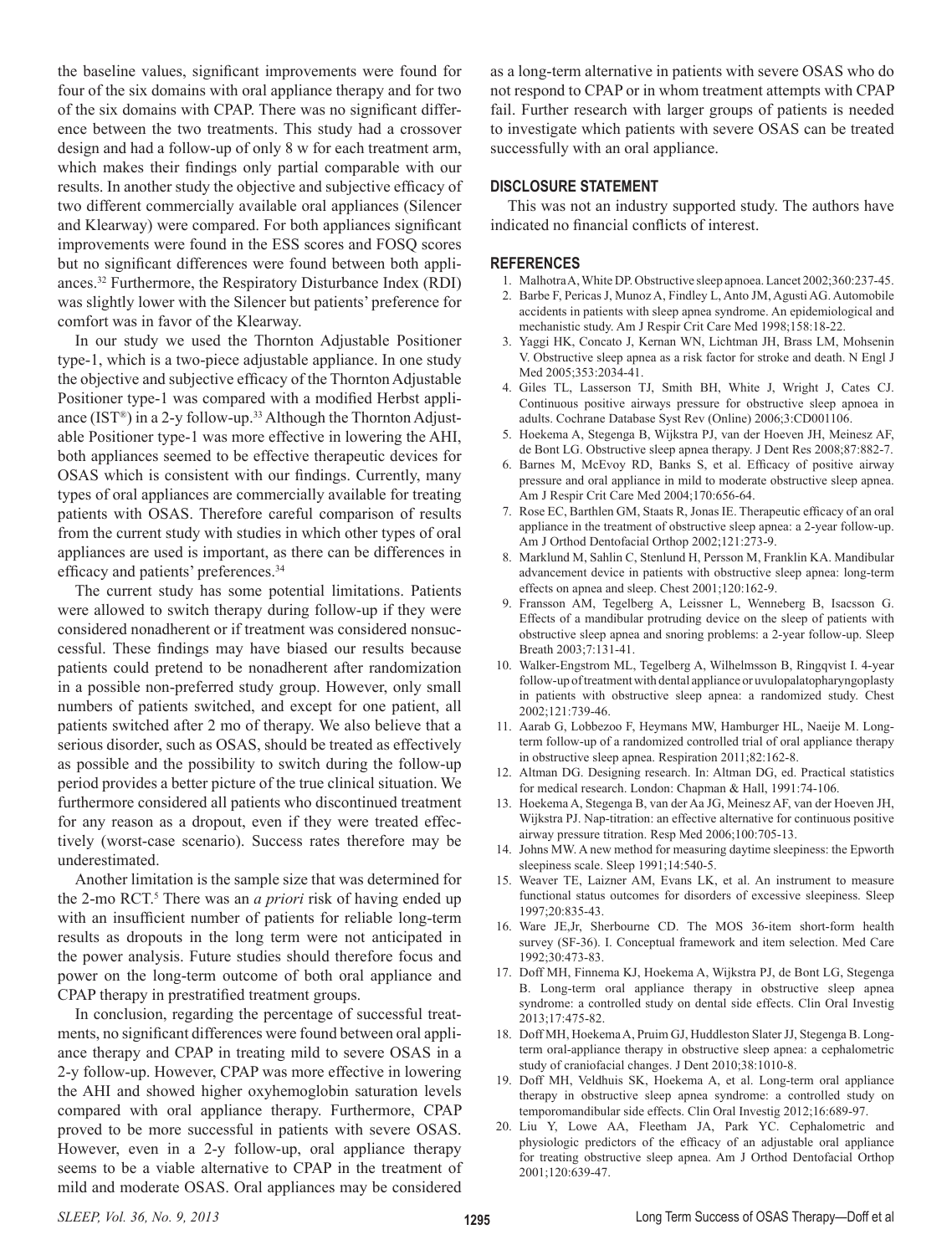- 21. Marklund M, Stenlund H, Franklin KA. Mandibular advancement devices in 630 men and women with obstructive sleep apnea and snoring: tolerability and predictors of treatment success. Chest 2004;125:1270-8.
- 22. Mehta A, Qian J, Petocz P, Darendeliler MA, Cistulli PA. A randomized, controlled study of a mandibular advancement splint for obstructive sleep apnea. Am J Respir Crit Care Med 2001;163:1457-61.
- 23. Shelton KE, Woodson H, Gay S, Suratt PM. Pharyngeal fat in obstructive sleep apnea. Am Rev Respir Dis 1993;148:462-6.
- 24. Schwab RJ, Pasirstein M, Pierson R, et al. Identifcation of upper airway anatomic risk factors for obstructive sleep apnea with volumetric magnetic resonance imaging. Am J Respir Crit Care Med 2003;168:522-30.
- 25. Isono S, Tanaka A, Tagaito Y, Sho Y, Nishino T. Pharyngeal patency in response to advancement of the mandible in obese anesthetized persons. Anesthesiology 1997;87:1055-62.
- 26. Kushida CA, Morgenthaler TI, Littner MR, et al. Practice parameters for the treatment of snoring and obstructive sleep apnea with oral appliances: an update for 2005. Sleep 2006;29:240-3.
- 27. Gale DJ, Sawyer RH, Woodcock A, Stone P, Thompson R, O'Brien K. Do oral appliances enlarge the airway in patients with obstructive sleep apnoea? A prospective computerized tomographic study. Eur J Orthod 2000;22:159-68.
- 28. Ryan CF, Love LL, Peat D, Fleetham JA, Lowe AA. Mandibular advancement oral appliance therapy for obstructive sleep apnoea: effect on awake calibre of the velopharynx. Thorax 1999;54:972-7.
- 29. Worsnop C, Kay A, Kim Y, Trinder J, Pierce R. Effect of age on sleep onset-related changes in respiratory pump and upper airway muscle function. J Appl Physiol 2000;88:1831-9.
- 30. Chan AS, Lee RW, Cistulli PA. Dental appliance treatment for obstructive sleep apnea. Chest 2007;132:693-9.
- 31. Gagnadoux F, Fleury B, Vielle B, et al. Titrated mandibular advancement versus positive airway pressure for sleep apnoea. Eur Respir J 2009;34:914-20.
- 32. Gauthier L, Laberge L, Beaudry M, Laforte M, Rompre PH, Lavigne GJ. Effcacy of two mandibular advancement appliances in the management of snoring and mild-moderate sleep apnea: a cross-over randomized study. Sleep Med 2009;10:329-36.
- 33. Ghazal A, Sorichter S, Jonas I, Rose EC. A randomized prospective longterm study of two oral appliances for sleep apnoea treatment. J Sleep Res 2009;18:321-8.
- 34. Ahrens A, McGrath C, Hagg U. Subjective effcacy of oral appliance design features in the management of obstructive sleep apnea: a systematic review. Am J Orthod Dentofacial Orthop 2010;138:559-76.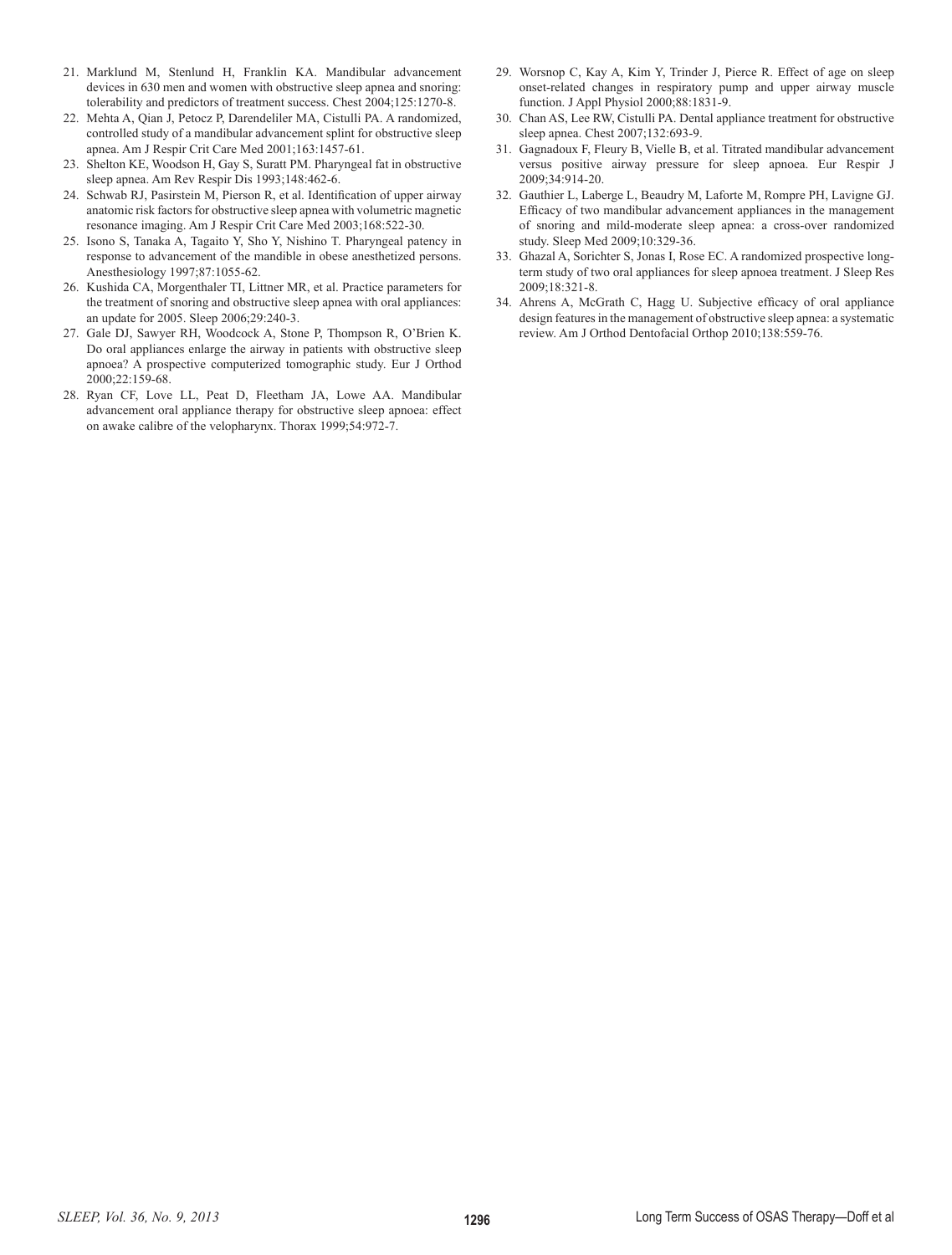# **SUPPLEMENTAL METHODS**

# **Recruitment of Patients**

The University Medical Center Groningen has a catchment area that includes most of the north- eastern part of The Netherlands. Patients suspected to have sleep apnea were referred to this medical center by general practitioners from the region and physicians from departments of pulmonary medicine, neurology, and ear, nose, and throat surgery in several regional hospitals to possibly participate in a previously conducted randomized controlled trial. We used the recommendation of the American Academy of Sleep Medicine to diagnose obstructive apnea<sup>1</sup> and it is defined as:

1 or 2, plus criterion 3 of the following:

- 1. A clear decrease  $(> 50\%)$  from baseline in the amplitude of a valid measure of breathing during sleep. Baseline is defned as the mean amplitude of stable breathing and oxygenation in the 2 min preceding onset of the event (in individuals who have a stable breathing pattern during sleep) or the mean amplitude of the three largest breaths in the 2 min preceding onset of the event (in individuals without a stable breathing pattern).
- 2. A clear amplitude reduction of a validated measure of breathing during sleep that does not reach the above criterion but is associated with either an oxygen desaturation of  $> 3\%$  or an arousal.
- 3. The event lasts 10 sec or longer.

Each patient in whom obstructive sleep apnea<sup>1</sup> has been diagnosed consulted our Department of Home Mechanical Ventilation for treatment.

# **Selection of Patients and Informed Consent**

To screen for any underlying disease, all eligible patients underwent a comprehensive physical evaluation, spirometry, thoracic radiography, electrocardiography, and blood tests.

# *General criteria for inclusion in the study*

- Age older than 20 y
- Polysomnography showing an apnea-hypopnea index  $\geq$ 5; i.e., the mean number of apneas and hypopneas per hour of sleep in combination with:
	- Excessive daytime sleepiness that is not better explained by other factors or
	- Two or more of the following that are not better explained by other factors:
		- Choking or gasping during sleep
		- Recurrent awakenings from sleep
		- Unrefreshed sleep
		- Daytime fatigue
		- Impaired concentration

# *Medical and psychological criteria for exclusion from the study*

• Previous treatment of obstructive sleep apnea (continuous positive airway pressure (CPAP), oral appliance therapy, or uvulopalatopharyngoplasty)

- Morphological airway abnormalities requiring treatment (a compromised nasal passage, enlarged tonsils or adenoids, upper airway or pulmonary neoplasm, or upper airway soft-tissue or craniofacial abnormality)
- Endocrine dysfunction (hypothyroidism, acromegaly, or pituitary adenoma)
- A reported or documented history of severe cardiac or pulmonary disease (daytime respiratory insufficiency, severe chronic obstructive pulmonary disease (Tiffeneau  $index < 40\%$ ,<sup>2</sup> heart failure, coronary disease, or severe cardiac arrhythmias)
- Moderate or severe periodic limb movement disorder (periodic limb movement index  $> 25$ ).
- A psychological condition precluding informed consent (mental retardation or psychiatric disorder; e.g., depression or schizophrenia)

# *Dental criteria for exclusion from the study*

- Extensive periodontal disease or tooth decay
- Active temporomandibular joint disease (including severe bruxism)
- Restrictions in mouth opening (< 25 mm) or advancement of the mandible  $(< 5$  mm)
- Partial or complete edentulism (fewer than eight teeth in upper or lower jaw)

Patients who qualifed for inclusion were informed about the study and their questions were answered by the pulmonologist and dentist who evaluated the patients. Each patient was given a brochure with details about the study and had 1 w to decide whether or not they wanted to participate. Patients who decided to participate signed and returned an informed consent form.

# **Randomization Procedure**

The clinical epidemiologist (BS) for the study made computer-generated randomization sequences, balancing for disease severity. The randomization sequences were used for selecting random permuted blocks with lengths of two, four, and six.3 The clinicians supervising oral appliance and CPAP therapy were not informed about how the randomization was performed. The randomization sequences were concealed and administered by the secretarial office of the Department of Oral and Maxillofacial Surgery. After each patient's serial number and diagnosis of disease severity were provided, the treatment was disclosed. Each serial number could be provided only once. It was not possible to blind patients or clinicians to treatment assignment.

# **Interventions, Conservative Measures, and Treatment Adjustments**

Oral appliance therapy was initiated in the Department of Oral and Maxillofacial Surgery and was supervised by two experienced dentists (MD, AH). CPAP therapy was initiated in the Department of Home Mechanical Ventilation. Oral appliance therapy was initiated within a 4-w period and CPAP therapy within a 2-w period after a patient was enrolled in the study.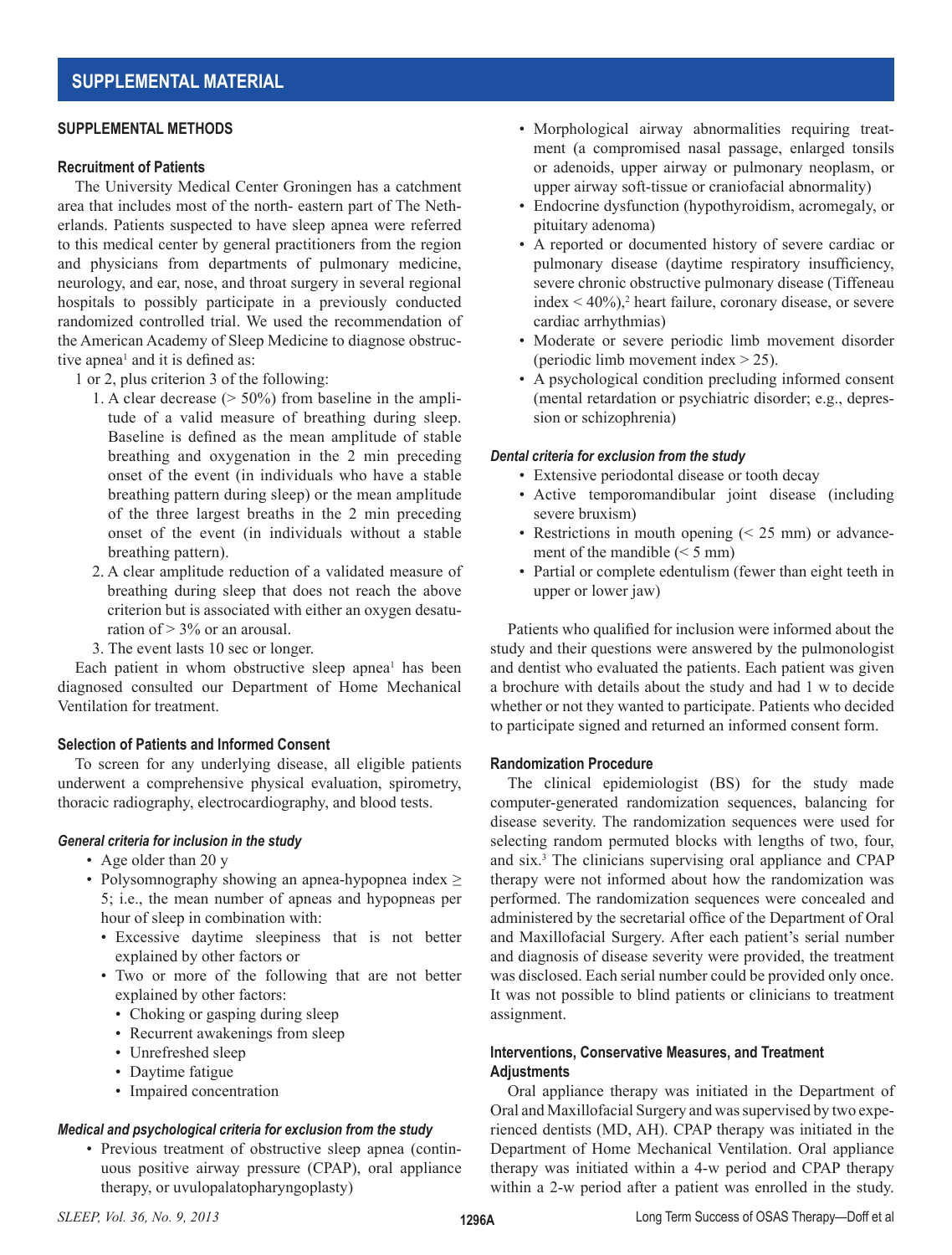Before treatment was initiated, all patients were instructed to adopt conservative measures; specifcally, to avoid using depressants (e.g., alcohol or sleep medication) and to have at least 7-8 h of sleep each night. When indicated, patients were encouraged to give up smoking and lose weight.

The oral appliance used in this study consisted of two separate parts.<sup>4</sup> The upper part was supported by the dentition of the maxilla and the lower part by the dentition of the mandible. By turning a propulsion screw incorporated anteriorly in the appliance, the patient could adjust the amount of mandibular advancement in 0.2-mm increments. The maximum advancement of the mandible was determined with a George-Gauge<sup>TM</sup> (H Orthodontics, Michigan City, IN, USA) before oral appliance therapy began. Initially, the mandible was set at 50% of the patient's maximum advancement. After patients became accustomed to the oral appliance during a 2-w period, they returned for a checkup visit. They were instructed to adjust

**Table S1**—Characteristics of patients who switched to the alternative therapy during the follow-up

| Variable                           | after CPAP <sup>a</sup><br>$(n = 4)$ | Oral appliance CPAP after oral<br>appliance <sup>a</sup><br>$(n = 7)$ |
|------------------------------------|--------------------------------------|-----------------------------------------------------------------------|
| Male/female ratio                  | 4/0                                  | 5/2                                                                   |
| Apnea-hypopnea index, /h           | $33 \pm 15$                          | $60 + 42$                                                             |
| Age, y                             | $43 + 11$                            | $51 + 12$                                                             |
| Body mass index, kg/m <sup>2</sup> | $30 \pm 2$                           | $39 \pm 6$                                                            |
| Neck circumference, cm             | $44 + 1$                             | $46 + 5$                                                              |

a Plus-minus values are means ± standard deviations. CPAP, continuous positive airway pressure.

| Variable                           | Oral appliance <sup>a</sup><br>$(n = 29)$ | <b>CPAP</b> <sup>a</sup><br>$(n = 37)$ |
|------------------------------------|-------------------------------------------|----------------------------------------|
| Male/female ratio                  | 23/6                                      | 35/2                                   |
| Apnea-hypopnea index, /h           | $36 \pm 22$                               | $44 \pm 28$                            |
| Age, y                             | $50 \pm 9$                                | $51 \pm 10$                            |
| Body mass index, kg/m <sup>2</sup> | $31 \pm 6$                                | $34 \pm 5$                             |
| Neck circumference, cm             | $43 \pm 3$                                | $45 \pm 4$                             |

a Plus-minus values are means ± standard deviations. CPAP, continuous positive airway pressure.

the oral appliance over the following 6 w, until the second polysomnographic study was performed—advancing the mandible by turning the propulsion screw each night with one or two clockwise turns (i.e., 0.2-0.4 mm) until symptoms abated (i.e., snoring, apneas, hypopneas, or excessive sleepiness). If the second polysomnographic assessment indicated an apnea-hypopnea index  $\geq 5$ , the oral appliance was adjusted, if possible, in an attempt to improve effectiveness. The oral appliance was adjusted to obtain the maximum advancement of the mandible with which the patient was comfortable. A third polysomnographic study was performed 4 w after that adjustment was made.

CPAP titration was performed during an afternoon nap.<sup>5</sup> All patients using CPAP received detailed instructions about this procedure and correct use of CPAP from a skilled nursing consultant. Patients were ftted with a comfortable CPAP mask before titration. After CPAP titration, all patients received a similar CPAP device (Breas® PV10, Mölnlycke, Sweden). Patients were permitted to become accustomed to CPAP during a 2-w period, after which they returned for a checkup visit. After another 6 w of treatment, a second polysomnographic study was performed. If polysomnography indicated an apneahypopnea index  $\geq 5$ , we adjusted the CPAP, if possible, with a rise in pressure by 1 or 2 cm  $H<sub>2</sub>O$ , depending on the residual apnea-hypopnea index with CPAP. A third polysomnographic study was performed 4 w after that adjustment was made (T2). Adjustments of CPAP therapy were continued until the apneahypopnea index was < 5 or until adjustments of CPAP became uncomfortable for the patient.

Patients for whom oral appliance or CPAP therapy was successful continued the treatment. Patients for whom treatment was not effective were offered the alternative CPAP or oral appliance therapy. After 1 y (T15) and 2 y (T27) of treatment another polysomnographic study was performed.

# **Polysomnography**

Surface electroencephalography, submental electromyography, and left and right electrooculography were used to stage sleep by using standardized criteria.<sup>6</sup> A pulsoximeter (Oximeter Flex Sensor – 8000J-3, Medcare, Reykjavik, Iceland) was used to record oxyhemoglobin saturation. Electrocardiography was used to monitor cardiac function. Oronasal airfow was recorded with a pressure cannula. Respiratory effort was monitored with thoracic and abdominal strain gauges. An anterior tibial electromyogram was recorded to screen for periodic limb movements. Each polysomnographic study started at 11:00 and

**Table S3**—Proportions of successful treatments with an oral appliance or with continuous positive airway pressure according to the criterion AHI < 5

|                             | 2-mo follow-up $(T2)^a$ |               | 1-y follow-up (T15) <sup>a</sup> |                            |                | 2-y follow-up $(T27)^a$    |  |  |
|-----------------------------|-------------------------|---------------|----------------------------------|----------------------------|----------------|----------------------------|--|--|
| <b>Successful treatment</b> | Oral appliance          | <b>CPAP</b>   | Oral appliance                   | <b>CPAP</b>                | Oral appliance | <b>CPAP</b>                |  |  |
| Total population            | 29/51 (56.9%)           | 40/52 (76.9%) | 24/51 (47.1%)                    | 34/52 (65.4%)              | 20/51 (39.2%)  | $33/52(63.5\%)$            |  |  |
| Nonsevere sleep apnea       | 21/25 (84.0%)           | 20/25 (80.0%) | 14/25 (56.0%)                    | 15/25 (60.0%)              | 12/25 (48.0%)  | 13/25 (52.0%)              |  |  |
| Severe sleep apnea          | 8/26 (30.8%)            | 20/27 (74.1%) | 10/26 (38.5%)                    | 19/27 (70.4%) <sup>b</sup> | 8/26 (30.8%)   | 20/27 (74.1%) <sup>b</sup> |  |  |

a Values are the number of successful treatments divided by the total number of patients. Values in parentheses are the percentages of patients with an AHI < 5. b Signifcant difference (P < 0.05) (chi-square test) in the proportions of successful treatments between oral appliance and CPAP therapy. AHI, apneahypopnea index; CPAP, continuous positive airway pressure.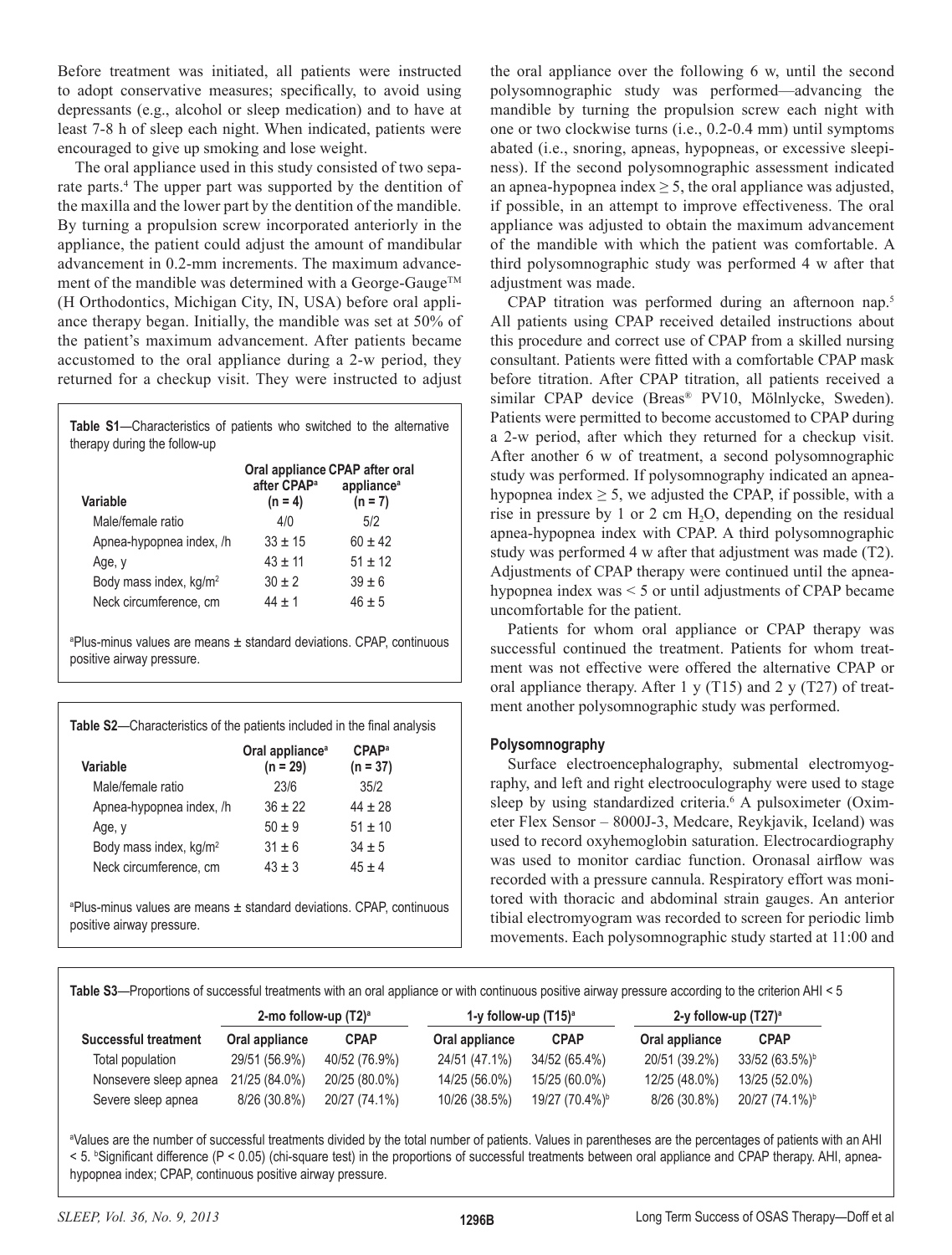| <b>Patient number</b> | Group | Reason for dropout                                                                                         |
|-----------------------|-------|------------------------------------------------------------------------------------------------------------|
| 5                     | Α     | Deceased (leukemia)                                                                                        |
| 20                    | A     | After starting exercises less OSAS symptoms and loss to follow-up                                          |
| 23                    | B     | Nonadherent to CPAP and after switch nonsuccessful with OA                                                 |
| 25                    | Α     | Nose surgery during follow-up. According to protocol no further follow-up                                  |
| 26                    | D     | Compliance failure to research protocol because of psychological problems                                  |
| 28                    | Α     | Loss to follow-up after excessive weight loss. No OSAS symptoms without OA                                 |
| 31                    | Α     | Compliance failure to research protocol because of lack of time with new job                               |
| 42                    | A     | Compliance failure to research protocol because of psychological problems and hospitalization              |
| 45                    | A     | Nonsuccessful at 2-y follow-up                                                                             |
| 48                    | B     | Nonsuccessful treatment with both CPAP and OA                                                              |
| 57                    | Α     | Nonsuccessful at 1-y follow up, following hospitalization after myocardial infarction                      |
| 58                    | Α     | Nonsuccessful at 2-y follow-up                                                                             |
| 59                    | Α     | Deceased (esophagus carcinoma)                                                                             |
| 60                    | D     | Nose surgery during follow-up. According to protocol no further follow-up                                  |
| 63                    | A     | Nonsuccesful with OA. Patient did not want to try CPAP afterward in a research setting                     |
| 67                    | D     | Compliance failure to research protocol because of lack of time. Lost to follow-up                         |
| 71                    | D     | Nonadherent to CPAP therapy                                                                                |
| 72                    | Α     | Nonsuccesful with OA. Patient did not want to try CPAP afterward in a research setting                     |
| 73                    | Α     | Compliance failure to research protocol. Lost to follow-up                                                 |
| 74                    | A     | Compliance failure to research protocol. Lost to follow-up                                                 |
| 75                    | A     | Nonsuccessful with OA. Patient did not want to try CPAP afterward in a research setting                    |
| 78                    | D     | Nonadherent to CPAP therapy, was treated with monoblock oral appliance afterward (not in research setting) |
| 82                    | D     | Nonadherent to CPAP therapy. Patient did not want to try OA therapy afterward in a research setting        |
| 86                    | D     | Nonadherent to CPAP therapy. Patient did not want to try OA therapy afterward in a research setting        |
| 89                    | D     | Nonadherent to CPAP therapy and 3 w after switch to OA nonadherent to OA                                   |
| 90                    | Α     | Nonsuccessful with OA. Treated with maxillomandibular advancement surgery afterward                        |
| 92                    | A     | Nonsuccessful with OA. Treated with CPAP afterward but unmotivated to comply with research protocol        |
| 98                    | D     | Lost to follow-up after several requests to participate within research protocol                           |
| 100                   | Α     | Nonsuccessful with OA. Underwent gastric banding because of obesity afterward                              |

CPAP, continuous positive airway pressure; OA, oral appliance.

ended at 09:00 the next morning. Polysomnographic outcomes were assessed during the night while the patient was asleep. Outcomes included total sleep time, sleep efficiency, apneahypopnea index, minimum oxyhemoglobin saturation, the percentage of nonrapid eye movement sleep during stages 1 and 2 and stages 3 and 4, and the percentage of rapid eye movement sleep. Baseline polysomnographic outcomes were those obtained at the time of diagnosis.

# **Neurobehavioral Examination**

Patients completed the Epworth Sleepiness Scale to assess their propensity to fall asleep in eight different situations.<sup>7</sup> Patients completed the functional outcomes of sleep questionnaire to assess the effect of excessive sleepiness on a number of activities of everyday living.<sup>8</sup> This questionnaire consists of 30 different questions that yield a score for fve different subscales and a total score. Patients completed the Medical Outcomes Study 36-Item Short Form Health Survey to assess their perception of their health status.<sup>9</sup> This questionnaire consists of 11

questions that yield a score for eight different dimensions and one item regarding changes in the patient's health.

Patients' usage of their therapy was evaluated by asking patients how many nights each week and how many hours each night they used their treatment. Whereas CPAP usage can be monitored covertly with a mechanism built into the device, oral appliance usage cannot be assessed covertly in any reliable way. To eliminate bias, we ensured that treatment usage was assessed in the same manner by basing the assessments on self-reports in both groups. Some patients did not use treatment during the entire week; for example, on weekends when they did not anticipate a strenuous day. Patients were considered nonadherent to therapy only if they voluntarily discontinued use of the therapy due to poor tolerance or any other reason.

# **Statistical Analysis**

Calculation of the sample size was performed with the PASS 2000 software package (NCSS, Kaysville, UT). Statistical analyses were performed by using the Statistical Package for the Social Sciences (version 16.0, SPSS Inc., Chicago, IL, USA).